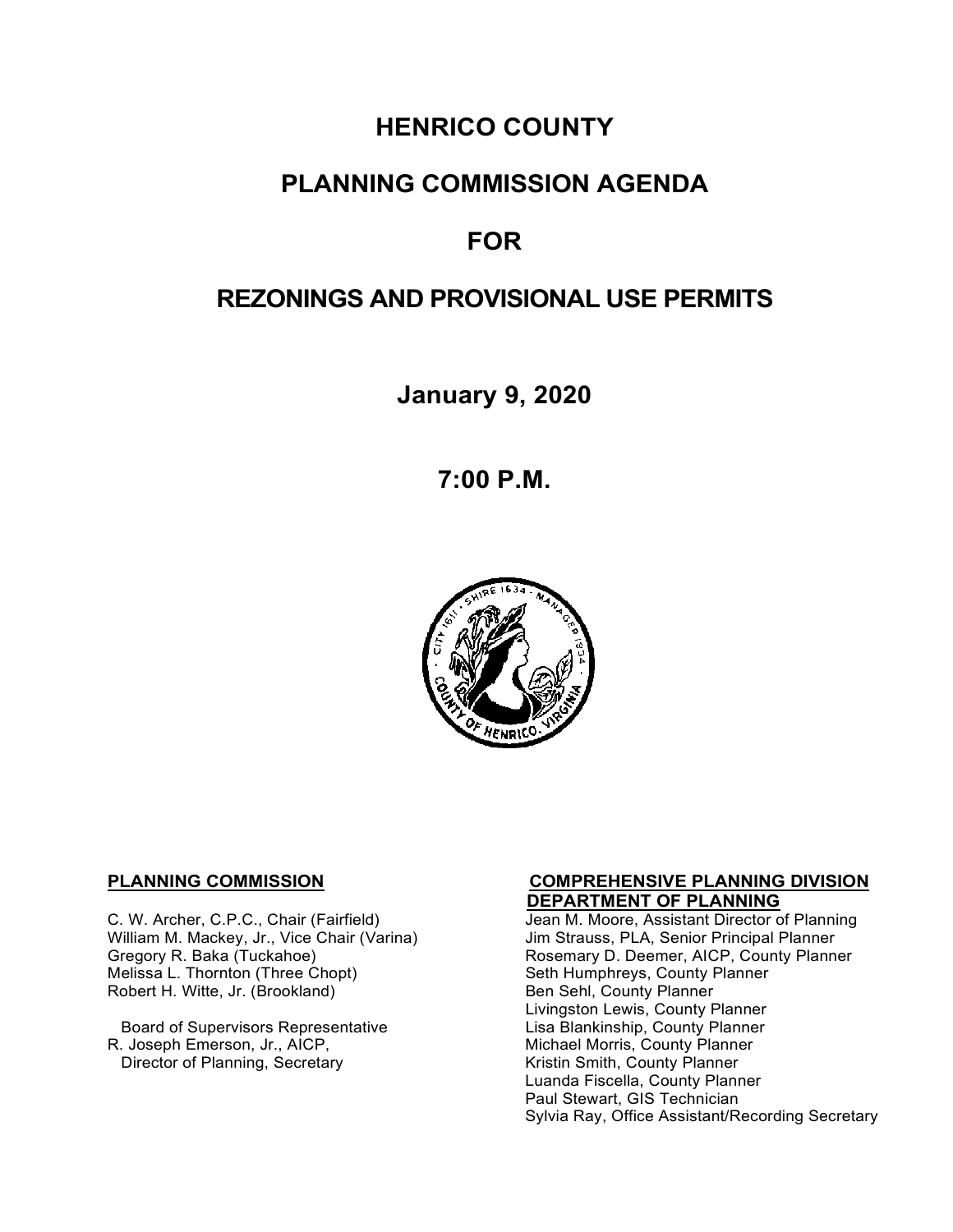## **PLANNING COMMISSION REZONING MEETING FINAL AGENDA JANUARY 9, 2020**

**BEGINNING AT 7:00 P.M.**

**WELCOME:**

**PLEDGE OF ALLEGIANCE:**

**RECOGNITION OF NEWS MEDIA:**

**CALL TO ORDER:**

**REQUESTS FOR WITHDRAWALS AND DEFERRALS: (0); (0)**

**REQUESTS FOR EXPEDITED ITEMS: (5)**

**ELECTION OF CHAIRMAN: Mr. Archer** 

**ELECTION OF VICE-CHAIRMAN: Mr. Mackey** 

**CASES TO BE HEARD: (0)**

**SIA2019-00001 South Precinct Relocation:** The Department of Planning has received a request from the Division of Police to initiate a Substantially In Accord study of a proposed site for the relocation of the South Precinct police station, to be located at 640 N. Airport Drive. The proposed police station site consists of Parcel 828-724-9181, located along the north line of N. Airport Drive approximately 900' north of its intersection with E. Washington Street. The property is 11.2 acres and zoned A-1. The 2026 Comprehensive Plan recommends Suburban Residential 1. **Staff – Kristin Smith Recommended for Approval**

**TUCKAHOE: James W. Theobald for New Market – Gayton Crossing, LLC:** Request to amend proffers accepted with Rezoning case C-2C-87 on part of Parcel 746- 745-0311 located on the west line of Gaskins Road (State Route 157), approximately 400' north of its intersection with Gayton Road. The applicant proposes to amend proffers regarding fast casual restaurants with drive thru service on an outparcel. The existing zoning is B-2C Business District (Conditional). The 2026 Comprehensive Plan recommends Commercial Concentration. **Staff – Rosemary Deemer (Expedited Agenda Requested)**

**Recommended for Approval**

**January 10, 2020**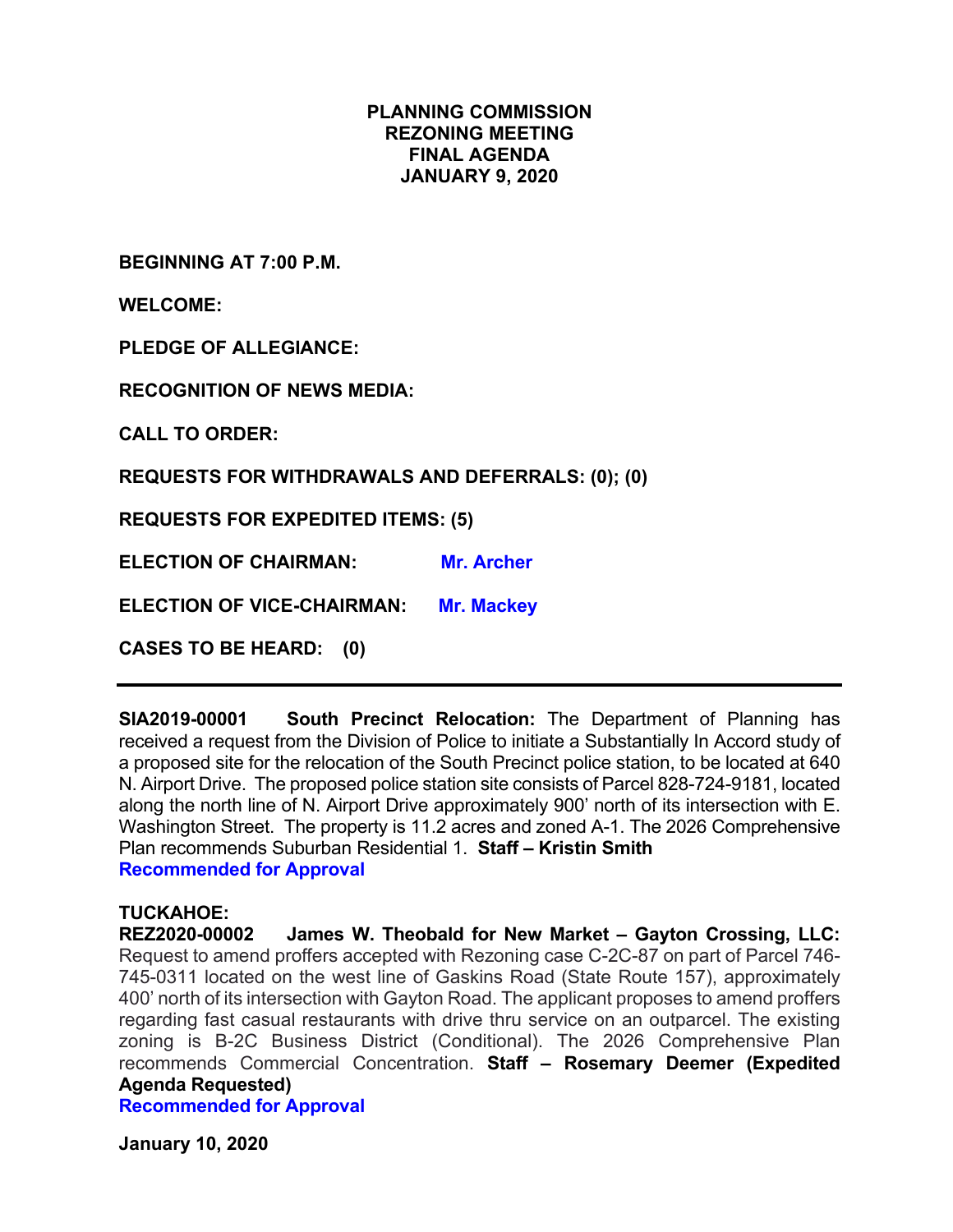**PUP2020-00001 James W. Theobald for New Market – Gayton Crossing, LLC:** Request for a Provisional Use Permit under Sections 24-58.2(a), 24-120 and 24-122.1 of Chapter 24 of the County Code to allow a proposed coffee shop (Starbucks) to open at 5:30 a.m. on part of Parcel 746-745-0311 located on the west line of Gaskins Road (State Route 157), approximately 400' north of its intersection with Gayton Road. The existing zoning is B-2C Business District (Conditional). The 2026 Comprehensive Plan recommends Commercial Concentration. **Staff – Rosemary Deemer (Expedited Agenda Requested)**

**Recommended for Approval**

### **BROOKLAND:**

None.

**VARINA:**

None.

## **FAIRFIELD:**

**REZ2020-00001 First of Virginia, LLC:** Request to rezone from O-1 Office District to O-2C Office District (Conditional) Parcel 784-753-4738 containing .39 acres located on the west line of Brook Road (U.S. Route 1) approximately 450' south of the intersection with Villa Park Drive. The applicant proposes an electrical contractor's office. The use will be controlled by zoning ordinance regulations and proffered conditions. The 2026 Comprehensive Plan recommends Office. The site is in the Enterprise Zone. **Staff – Mike Morris (Expedited Agenda Requested)**

**Recommended for Approval**

**REZ2020-00005 Charlene Harper for Westminster Canterbury Corp.:** Request to conditionally rezone from O-3 Office District, B-2 Business District, and B-3 Business District to R-6C General Residence District (Conditional) Parcel 784-743-7079 containing 10.61 acres located on the south line of Dumbarton Road approximately 900' west of its intersection with Brook Road. The applicant proposes a life care facility. The use will be controlled by zoning ordinance regulations and proffered conditions. The 2026 Comprehensive Plan recommends Urban Mixed Use. The site is in the Enterprise Zone. **Staff – Lisa Blankinship (Expedited Agenda Requested)**

**Recommended for Approval**

**PUP2020-00003 Charlene Harper for Westminster Canterbury Corp.:** Request for a Provisional Use Permit under Sections 24-36.1(a), 24-120 and 24-122.1 of Chapter 24 of the County Code to allow for the expansion of a life care facility on Parcels 782-742- 9080, 783-742-4699, and 784-743-7079 located on the south line of Dumbarton Road approximately 900' west of its intersection with Brook Road. The existing zoning is R-6 General Residence District, R-6C General Residence District (Conditional), O-3 Office District, B-2 Business District, and B-3 Business District. R-6C zoning is proposed for the Office and Business Districts with REZ2020-00005. The 2026 Comprehensive Plan recommends Multi-family Residential and Urban Mixed-Use. Part of the site is in the Enterprise Zone. **Staff – Lisa Blankinship (Expedited Agenda Requested) Recommended for Approval**

**January 10, 2020**